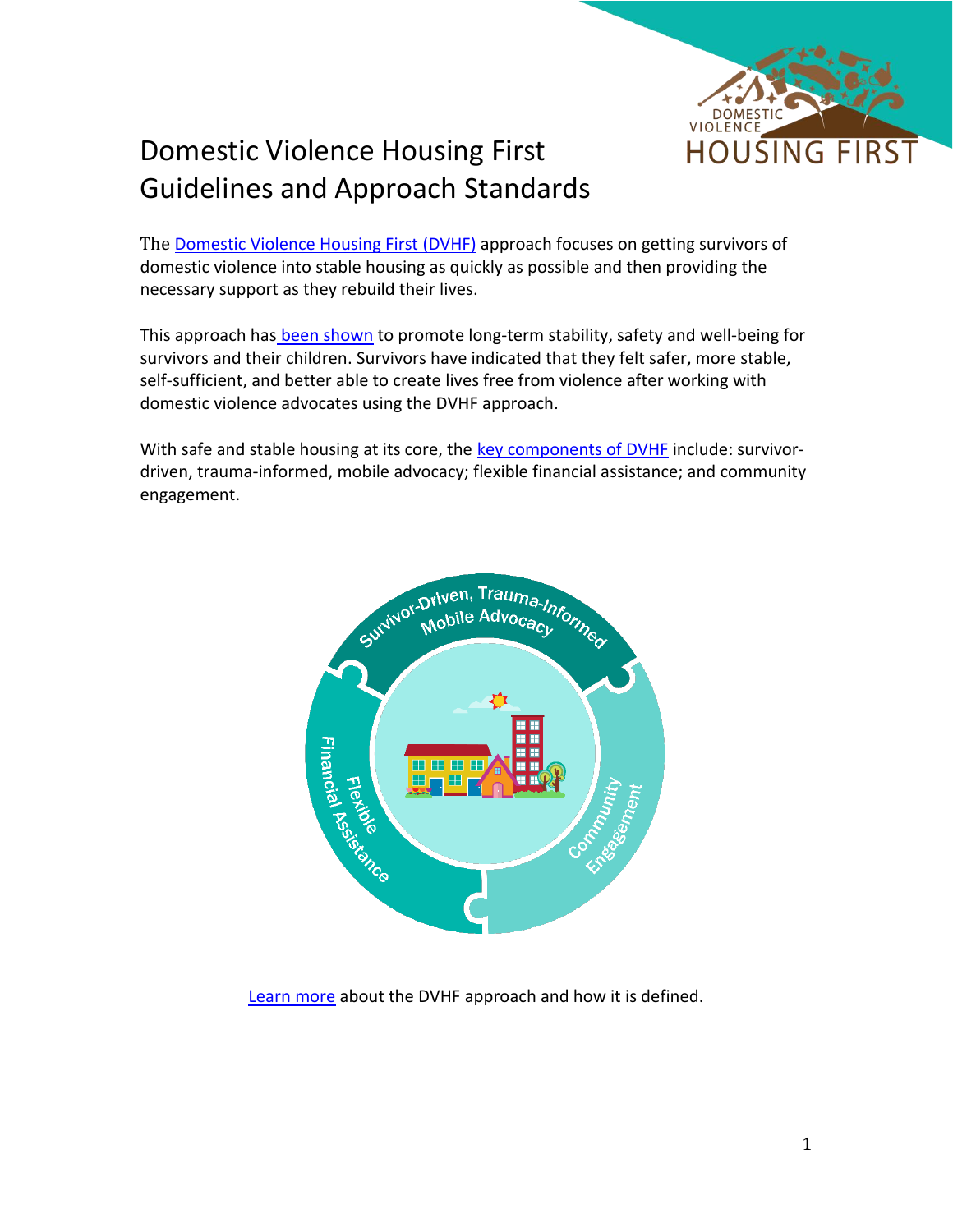## How to use this document:

This document provides detail on the characteristics that describe organizations and staff who have fully implemented the DVHF approach.

For more information on the DVHF approach and tools for implementation, please see the [DVHF toolkit.](https://wscadv.org/projects/domestic-violence-housing-first/toolkit/)

**Programs** can use this document to:

- Understand key components of the DHVF approach
- Assess progress toward implementation of DVHF
- Identify areas for program improvement
- Develop and align practices and policies to optimize support for DVHF

**Funders, state leaders, coalitions** can use this document to:

- Understand the DVHF approach
- Provide technical assistance to programs aspiring to effectively implement
- Develop RFPs, grant applications, and performance measures

## Approach Values:

In order to meet DVHF standards, programs must be utilizing and offering all three components of DVHF: survivor-driven, trauma-informed, mobile advocacy; flexible financial assistance; and community engagement.

For organizations to achieve full implementation of DVHF, their mission and values must align with the following fundamentals:

- **•** DVHF is not a separate program, but rather an advocacy approach that is woven into the fabric of all of the agency's work
- Housing is a right
- Housing is often the beginning of a survivor's path toward stability, not the end
- Survivors are the experts in their own lives and know what is best for themselves and their children
- Advocates and survivors are partners. Critical thinking, exploration of services, and problem solving is shared between the survivor and advocate
- Advocacy is free-flowing and flexible to address the changing and evolving needs of survivors and their children
- Advocacy is focused on a survivor, not on domestic violence